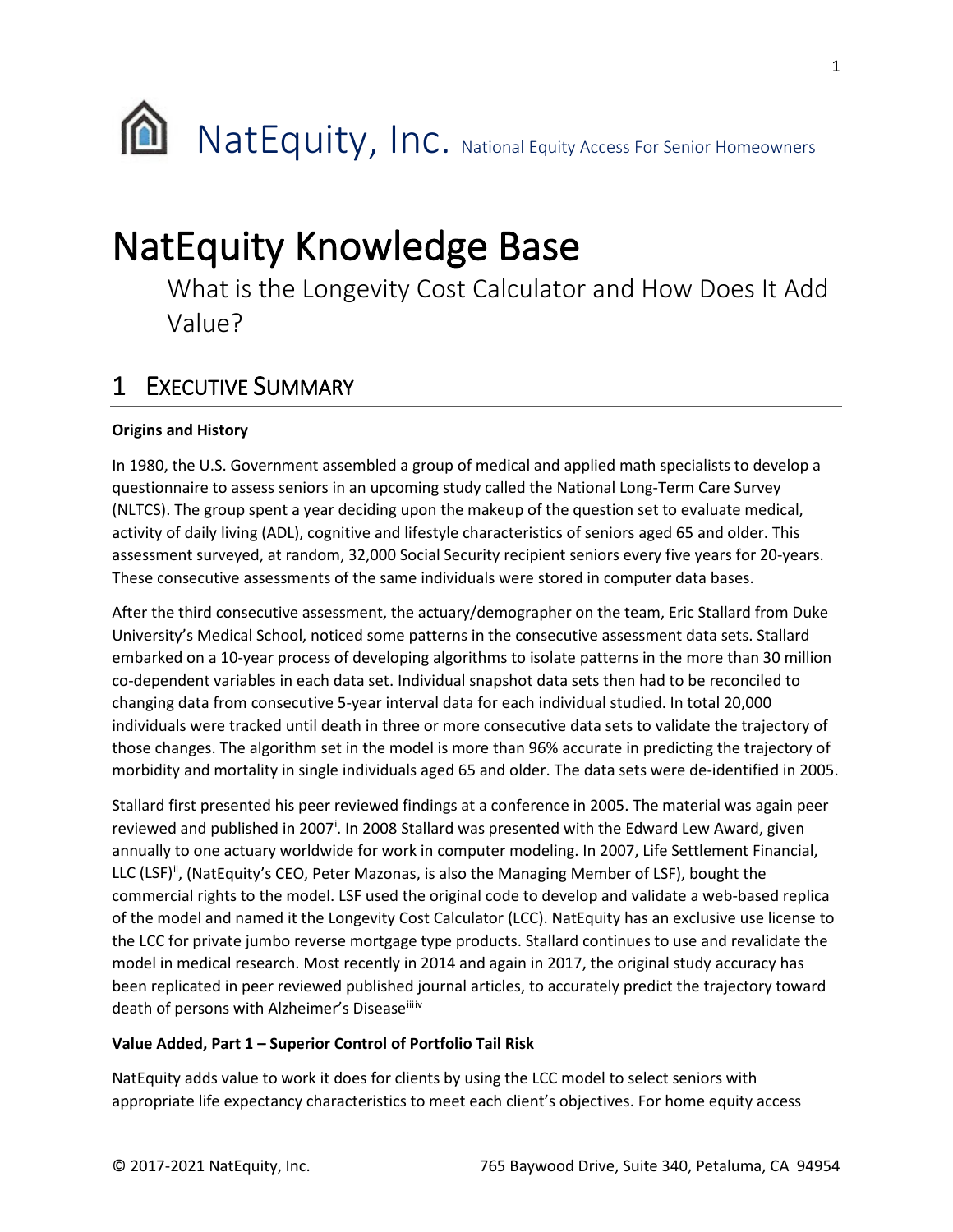contract funders NatEquity exploits the LCC's ability to predict life expectancy and thus anticipated portfolio cash flows. NatEquity's proprietary knowledge allows NatEquity to balance/skew, should the Company chose, portfolio mortalities to attempt to meet a client's portfolio duration goals. Controlling contract duration eliminates the "tail risk" of a portfolio and stabilized the internal rate of return (IRR). Alternatively, the contracts of homeowners with longer life expectancies can be tranched for longerterm portfolios.

## **Value Added, Part 2 – Accretive Portfolio Values**

In 2014, accounting rules worldwide implemented changes to how assets and liabilities are priced for audited financial statements. These changes, initially begun in the 1990s, require that assets be "Marked-to-Fair Value" and no longer carried at cost on financial statements. This is easy for stocks and bonds where the daily traded value is published. It is more difficult to fair value conventional forward mortgages or derivatives. Most difficult are Level 3 assets where the value is dependent upon an "unknowable" future event, moveout or death. This is where the LCC's predictive abilities, combined with a companion valuation methodology yields value<sup>v</sup>. The ability to use Bayesian Inference to have statistical confidence in predicting future option contract portfolio cash flows allows NatEquty, under mark-to-fair value GAAP rules, to use a lower discount rate to arrive at the net present value (NPV) of future cash flows – the measure of value. This means NatEquity's proprietary jumbo reverse mortgage portfolios aggregated using the LCC accrete substantial additional annual book profits and cumulative balance sheet value, another source of leverage available to supplement reserves.

### **Value Added, Part 3 – First Mover Barrier to Entry**

Community bankers successful lobbied to delay implementation of ASC§ 825 Mark-to-Fair value GAAP rules until 2020 for mortgages and real estate assets because the mortgage industry could not make necessary changes fast enough. The proprietary reverse mortgage industry has not however modified their valuation methodologies to come into GAAP compliance. To date they argue their lump sum loans are Level 3 assets, but they continue to use Level 2 valuation methodologies. NatEquity's lifetime income loan is clearly Level 3 and the future portfolio cash flows are mortality dependent. NatEquity will use the same methodology presented to the SEC in 2009<sup>[vi](#page-11-3)</sup> and which has been cited in more than 75 peer reviewed and published journal articles and other academic papers.

On December 3, 2020, the SEC issued Rule 2a-5<sup>[vii](#page-11-4)</sup>, indicating "Net Present Value" (their emphasis) is the correct method to be consistently applied to determine the discounted NPV of future portfolio cash flows. The SEC gave a year's notice of enforcement by having the 92-page rule apply to financial period after December 31, 2021. They also made it clear this rule and related enforcement applies to both reporting entities and their independent auditors. In support of this rule and at the request of the International Financial Reporting Standards (IFRS) Board, the AICPA, FASB and PCOB are working together to rewrite/reaffirm GAAP auditing standards to clarify methodology and curd non-compliant audits.

## 2 LONGEVITY COST CALCULATOR (LCC) - MODEL DETAIL

To deal with the more than 30 million codependent variable large data sets Stallard employed the Grade of Membership (GoM) model KG Manton<sup>[viii](#page-11-5)</sup> and MA Woodbury and Stallard had developed at Duke's

2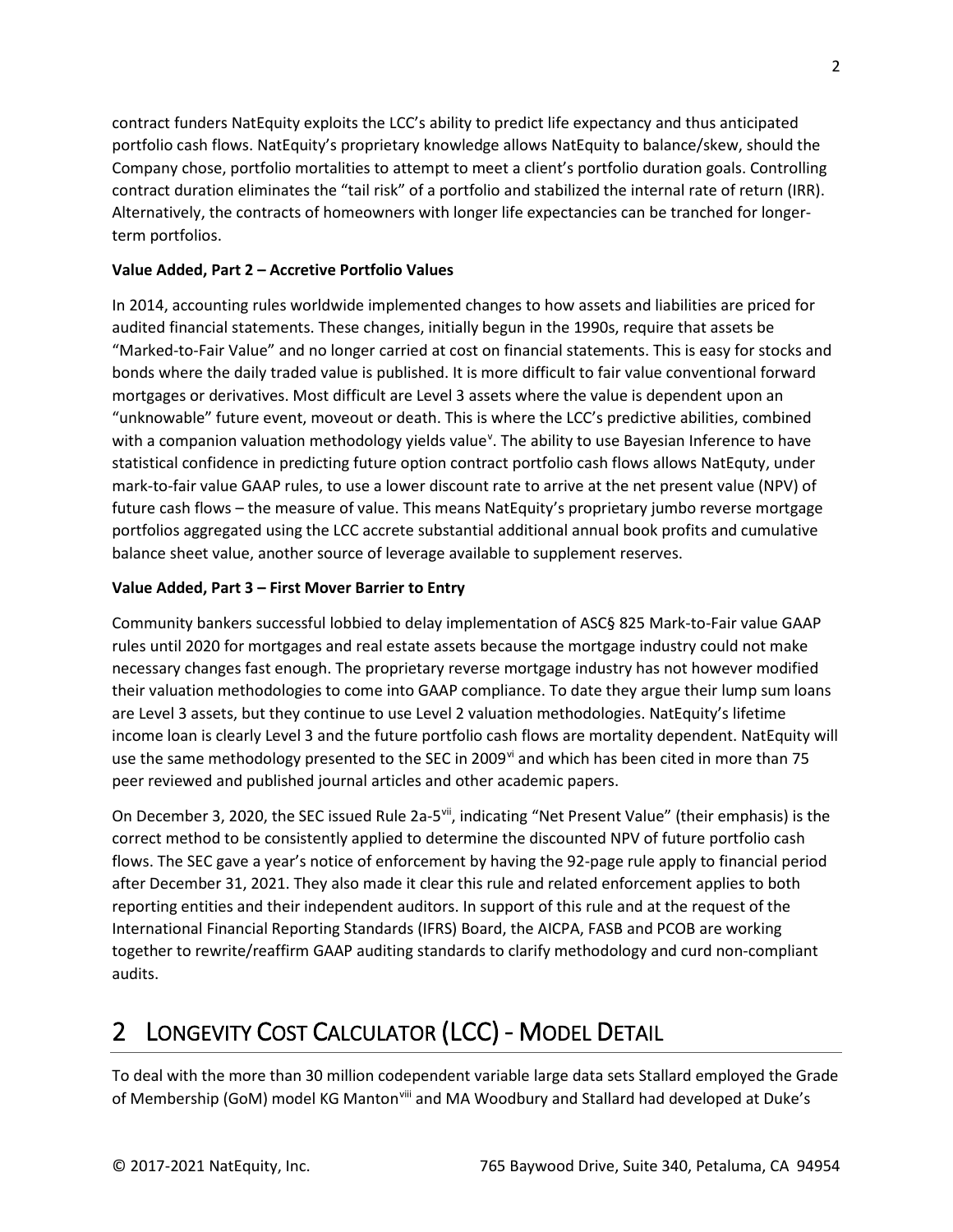Center for Demographic Studies. The GoM model does this by estimating, using maximum likelihood principles, two types of parameters. One describes the probability that a person who is exactly like one of the K analytically defined types has a particular response on a given variable. The second describes each individual's degree of membership in each of the K types. This "partial" membership score reflects the logic of the fuzzy partitions (rather than of discrete groups) that are employed in the analyses. This predictive modeling is an application of the Bayes Theorem where a hypothesis is backed by strong evidence over time. Once the algorithms are developed and validated, they can be applied to single data sets. By modifying the probability structure of the basic model, the procedure can be applied to a number of different types of data and analytic problems, as evidenced in the Alzheimer's work.

Each GoM state is described in relation to an inquiry, ideal individuals "Pure Type" score totaling 1.0. GoM scores are not crisp, they are "fuzzy". Except for rare pure type individuals, an individual's score is a blend of scores from GoM categories 1-3, where a pure type 1.0 GoM 4 score occurs at death (endpoint). GoM scores however are not probabilistic of membership – instead are grades of membership.

The GoM score categories are defined below:

- 1. GoM I Generally healthy with lowest level of impairments.
- 2. GoM II Poorest subjective health, largest number of medical conditions, non-institutionalized, low mortality. These are persons who will usually outlive both longevity table mortality and mortality or life expectancy derived from medical records only commercial life expectancy underwriters.
- 3. GoM III High mortality rates, few medical conditions, few impairments relatively good subjective health. These are persons with activity of daily living and cognitive impairments typically not recorded on their medical records.
- 4. GoM IV High mortality rates, high levels of physical and cognitive disability and institutionalization.

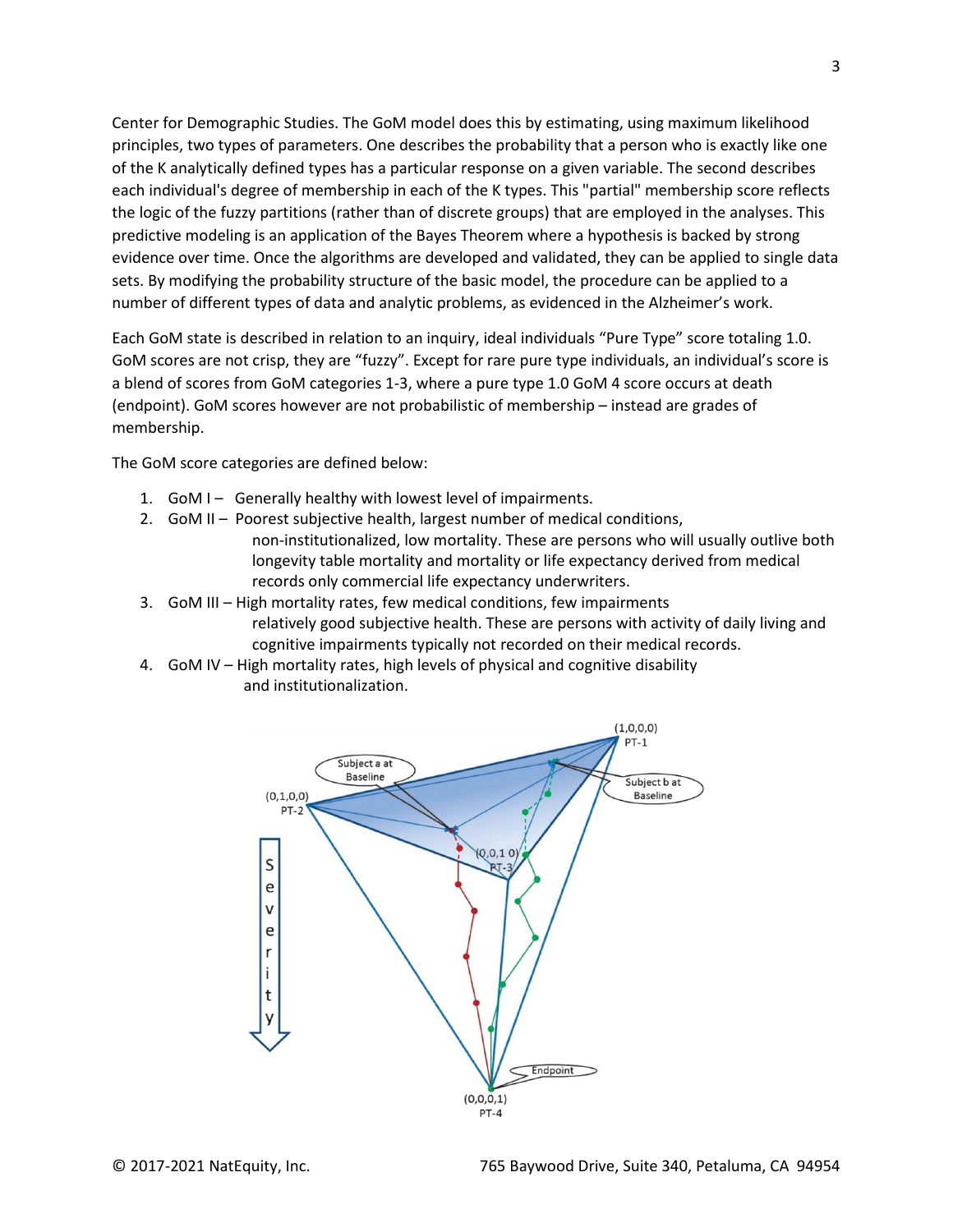GoM 1 (also referred to as "Pure Type I" or "PT I" in the above drawing, with Roman numerals designating the rank ordering of the states by health status; we use the shorter GoM 1–4 reference throughout this document) refers to the healthiest component of the population. GoM scores 2–4 captures a range of health problems that occur at different ages, with progressive and graded transitions from GoM 2 to GoM 3 and 4. GoM 2 scores refer to people who have numerous medical problems, but few, if any ADL or other functional problems, or cognitive impairment. Persons with initial strong scores (i.e., close to 1.0, or 100%) on GoM 2 will live longer than traditional LE providers estimate; although this changes at older ages where these persons transition to strong scores on GoM 4. Persons with strong scores on GoM 3 have minor medical problems, but mild/moderate cognitive impairments, usually not indicated in their medical records, although this also changes at older ages where these persons transition to strong scores on GoM 4. Strong scores on GoM 4 identify people who have more serious medical problems, combined with serious ADL and/or cognitive impairments, usually not indicated in their medical records. People with initial strong scores on GoM 3 and GoM 4 will have shorter LE's than those issued by traditional LE underwriters.

Recall that the LE is the area under the relevant survival curve for the person or population for which the LE is being calculated. Thus, differences in LE between persons or groups of persons are best understood by examining the associated survival curves. This is illustrated in the following graph (Fig. 1) which plots the survival curves for males assessed at age 82 (i.e., age at last birthday is 82) for the next 10 years following the assessment, with a separate curve shown for each of the four time-invariant GoM pure types and also for comparison the survival curve from the U.S. Decennial Life Table (USDLT) for 1989-91.

Whether the USDLT or Society of Actuaries Variable Basic Tables (VBT) are used for comparisons makes little difference because the LCC is not table based. The changes in the VBT tables from 2001 through 2014 extrapolate an extension of the tail of mortality tail with a corresponding adjustment to early mortalities.



**Figure 1**

**Probability of Surviving for Each of 10 Years Following Initial Assessment at Age 82, Males, by Initial Time-Invariant GoM Pure Type and for the U.S. Decennial Life Table for 1989-91**

By age 82, the GoM 3 and GoM 4 curves have merged.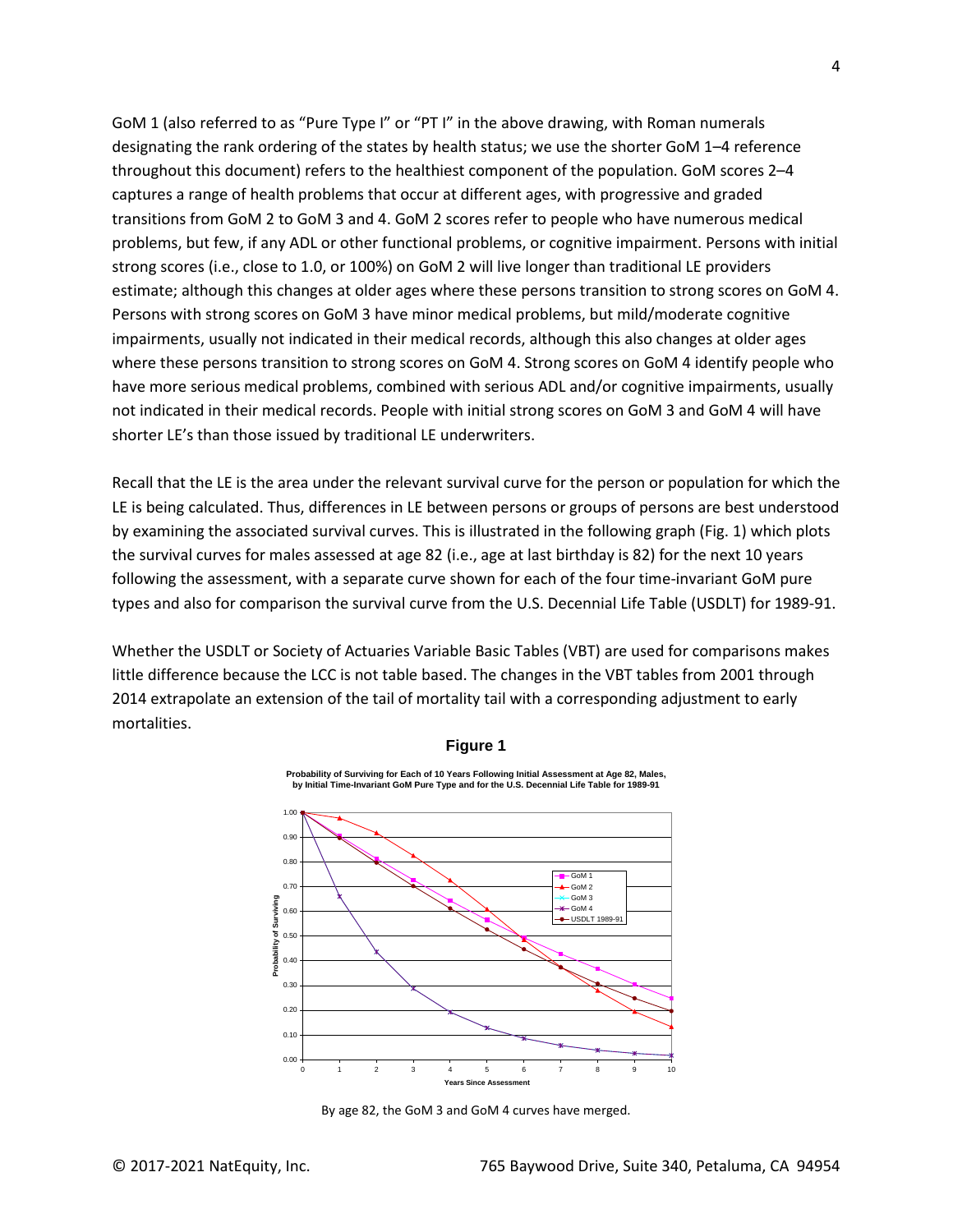According to the USDLT, the male LE at age 82 is 6.2 years. This value is less than the LEs of 6.9 and 6.3 years for GoM 1 and 2, but is substantially higher than the LEs of 2.5 years each for GoM 3 and 4 (the values are the same because an initial GoM 3 "converts" to GoM 4 prior to age 82).

Importantly, given that both the survival curve and its slope are used to price contracts, it is important to accurately estimate these quantities. Armed with this knowledge, an underwriter can accurately price each contract and the valuation team can accurately value the NPV of future portfolio cash flows. This predictability of future cash flows puts NatEquity in a uniquely favorable market position.

On the above graph, you will note that an initial GoM 2 has approximately a 16% greater likelihood of surviving through years 1 through 5 until the lines converge at the year 6, near the 6.2 year LE. On the other hand, an initial GoM 3 or 4 has approximately a 75% lower likelihood of surviving through years 1 through 5, with corresponding reductions for persons who have initial *fractional* scores on GoM 3 or 4, with complementary *fractional* scores on GoM 1 and/or 2. The sum of all fractional scores must equal 1.0 (100%), with the scores for any given individual derived from his/her answers to the 76 questions on the application form.

Below are a table (Table 1) and two graphs (Figs. 3–4) reproduced from the 2007 *NAAJ* paper. Table 1 shows the predicted probability of death within each year contrasted to the observed death of individuals in the assessment population. These are shown in age brackets by the 5-year age groups (age at start of each 1-year follow-up) used for model estimation as well as the total over age of the observed vs predicted mortality for males and females.

| Table 1                                                                                   |
|-------------------------------------------------------------------------------------------|
| Probabilities of Death within One Year in Four Pure-Type GoM Model, Adjusted for Declines |
| in Vitality, by Sex and Attained Age at Time of Exposure $\sim$                           |

| Exposure  | No. of Person-             | Annual Probability by Type |         |       |          | Observed    | Predicted   |
|-----------|----------------------------|----------------------------|---------|-------|----------|-------------|-------------|
| Age       | Years at Risk <sup>1</sup> |                            | Ш       | Ш     | IV       | Probability | Probability |
|           |                            |                            | Males   |       |          |             |             |
| $65 - 69$ | 20,323                     | 0.000                      | 0.000   | 0.132 | 0.138    | 0.031       | 0.032       |
| $70 - 74$ | 38,255                     | 0.002                      | 0.005   | 0.194 | 0.246    | 0.043       | 0.044       |
| $75 - 79$ | 31,291                     | 0.038                      | 0.013   | 0.319 | 0.319    | 0.067       | 0.067       |
| $80 - 84$ | 19,170                     | 0.095                      | 0.023   | 0.340 | 0.340    | 0.105       | 0.106       |
| $85 - 89$ | 8,117                      | 0.127                      | 0.202   | 0.330 | 0.33D    | 0.154       | 0.155       |
| $90 - 94$ | 2,728                      | 0.198                      | 0.323   | 0.323 | 0.323    | 0.228       | 0.229       |
| 95-99     | 793                        | 0.226                      | 0.434   | 0.434 | 0.414    | 0.301       | 0.301       |
| 100-104   | 155                        | 0.372                      | 0.528   | 0.528 | 0.528    | 0.400       | 0.401       |
| Total     | 120,832                    | 0.041                      | 0.033   | 0.253 | $0.2$ 71 | 0.071       | 0.072       |
|           |                            |                            | Females |       |          |             |             |
| $65 - 69$ | 25,424                     | 0.000                      | 0.000   | 0.081 | 0.140    | 0.017       | 0.017       |
| $70 - 74$ | 52,008                     | 0.001                      | 0.003   | 0.108 | 0.223    | 0.027       | 0.027       |
| $75 - 79$ | 48,498                     | 0.018                      | 0.003   | 0.249 | 0.24     | 0.043       | 0.043       |
| $80 - 84$ | 35,563                     | 0.059                      | 0.005   | 0.267 | 0.267    | 0.070       | 0.070       |
| $85 - 89$ | 20,404                     | 0.089                      | 0.110   | 0.271 | 0.271    | 0.115       | 0.115       |
| $90 - 94$ | 9,577                      | 0.127                      | 0.272   | 0.272 | 0.272    | 0.183       | 0.184       |
| $95 - 99$ | 3,804                      | 0.168                      | 0.388   | 0.388 | 0.388    | 0.264       | 0.264       |
| 100-104   | 992                        | 0.274                      | 0.499   | 0.499 | 0.499    | 0.325       | 0.324       |
| Total     | 196,270                    | 0.036                      | 0.037   | 0.201 | 0.239    | 0.060       | 0.061       |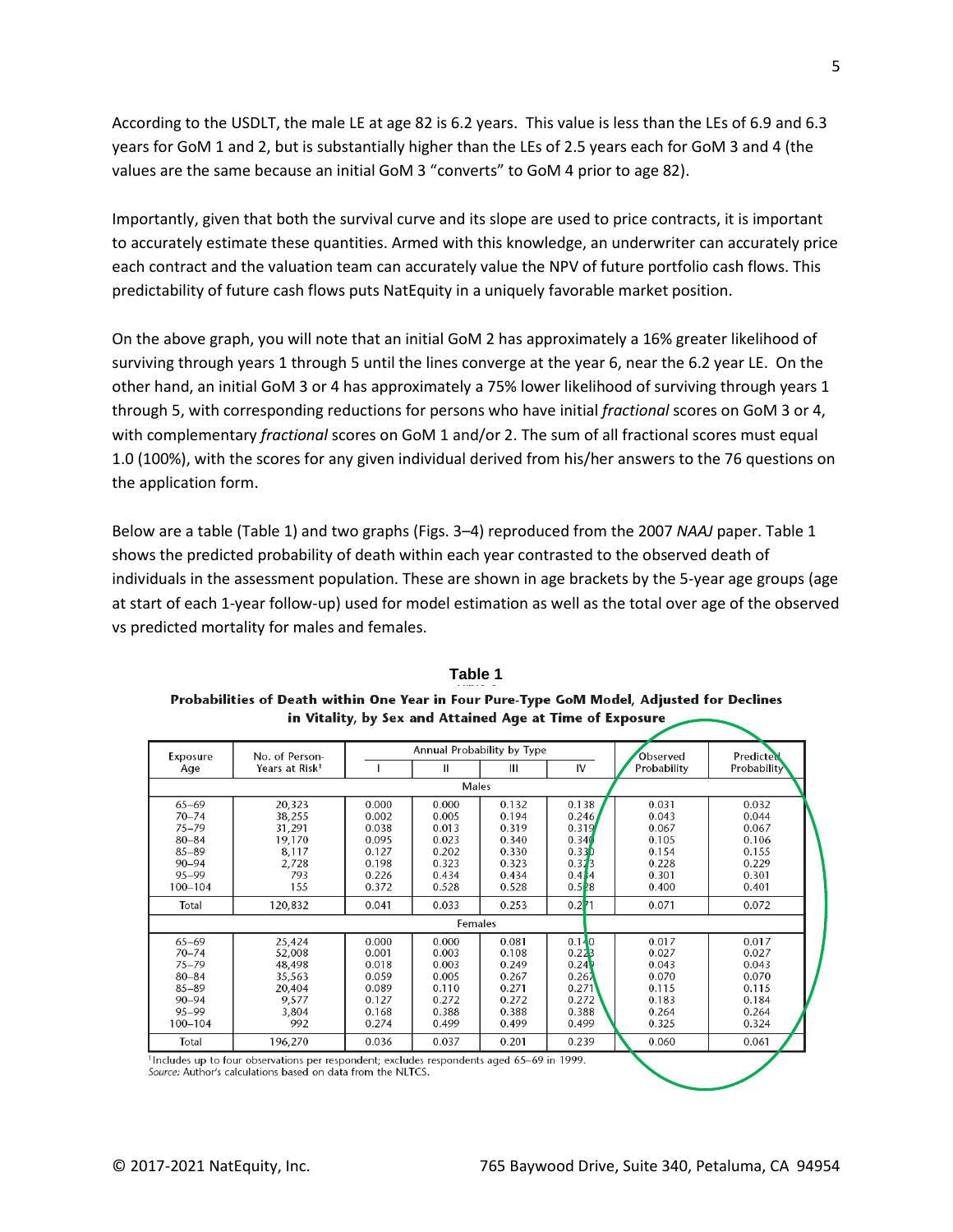The differences between the observed and predicted age-specific death probabilities are very small and are statistically nonsignificant, with chi-squared values of 1.36 and 0.29, respectively, each with 6 d.f. (reference values are 12.59 and 16.81 at the conventional 5% and 1% significance levels). The graphs show the same data but add the corresponding death probabilities from the U.S. Decennial Life Table (USDLT) for 1989-91.



**Figure 3** Probability of Death within One Year, Males

**Figure 4**Probability of Death within One Year, Females

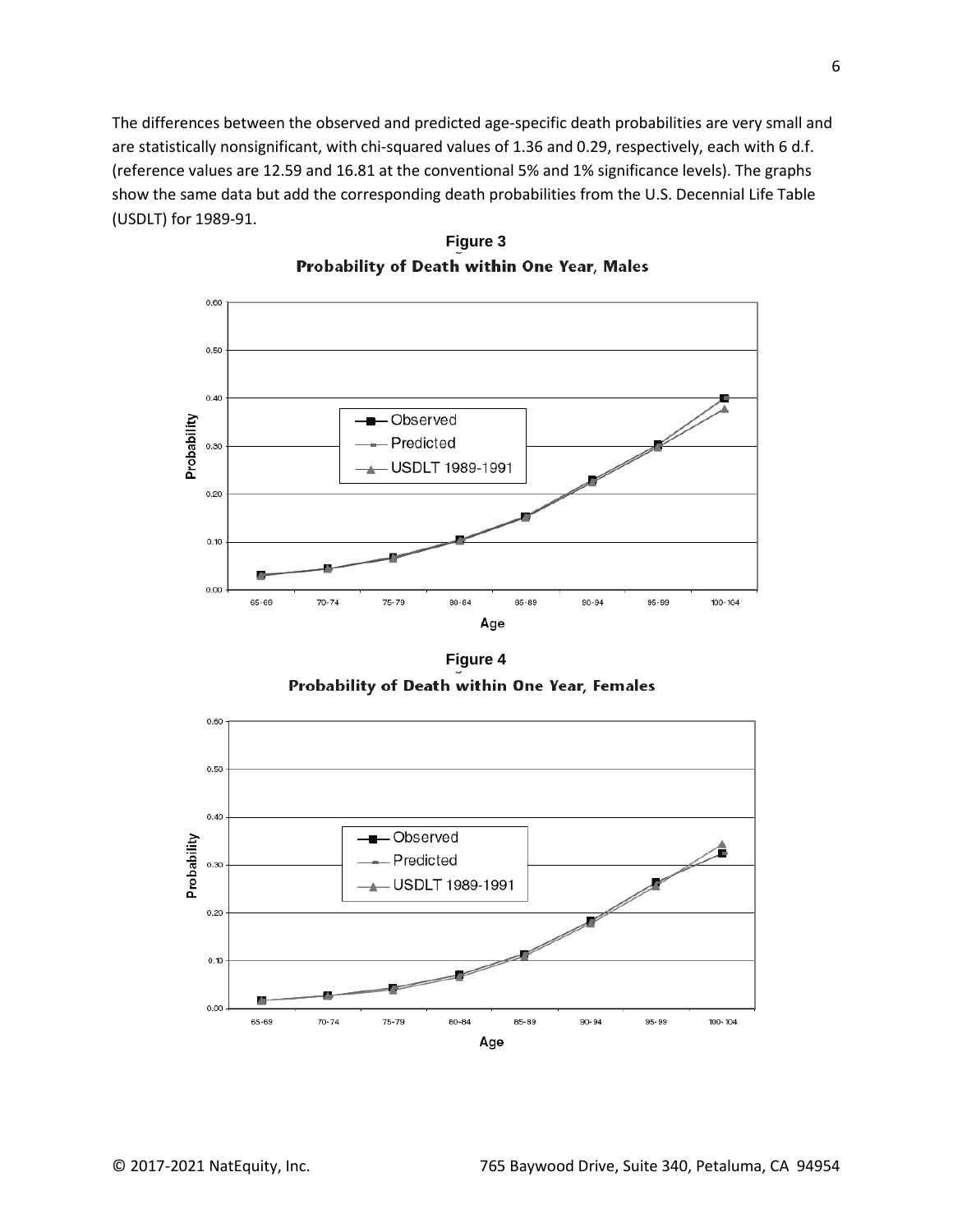Below we attempt to translate these values into the numbers presented by commercial LE providers who represent that they are accurate 86% to 96% of the time. They do not provide nor publish the basis for their estimates. Hence, we cannot be certain that our measures of accuracy are fully comparable with theirs. We do know from a 2010 study done for Deutsche Bank, where 4 independent life expectancy reports were secured from each individual's medical records, that the difference between the low and the high LE for each of 500+ persons, had a delta of 30%. From the same data, when the difference between the high and low LE was more than 30%, the delta was  $57\%$ <sup>[ix](#page-11-6)</sup>.

To begin consideration of measures of accuracy, it is useful to consider the random statistical fluctuations that are expected from estimates based on the different numbers of events likely to be observed in different sized samples, assuming fixed underlying event rates. The table below shows the minimum number of expected events needed to cap the maximum relative error (e.g., [observed number of deaths minus expected number of deaths] ÷ [expected number of deaths]) with one of three levels of confidence.

|                                                         | Probability of Observed Count Falling Within the<br>Acceptable Range |       |        |  |
|---------------------------------------------------------|----------------------------------------------------------------------|-------|--------|--|
| Maximum Acceptable Departure<br>from the Expected Count | 90%                                                                  | 95%   | 99%    |  |
|                                                         | Minimum Required Expected Count                                      |       |        |  |
| $+/-2.5%$                                               | 4,329                                                                | 6,146 | 10,616 |  |
| $+/-5.0%$                                               | 1,082                                                                | 1.537 | 2,654  |  |
| $+/-7.5%$                                               | $\overline{481}$                                                     | 683   | 1,180  |  |
| $+/-10%$                                                | 271                                                                  | 384   | 663    |  |
| $+/-20%$                                                | $\overline{\text{oo}}$                                               | 96    | 166    |  |
| $+/-30%$                                                | 30                                                                   | 43    | 74     |  |
| $+/-40%$                                                | 17                                                                   | 24    | 41     |  |
| $+/-50%$                                                | 11                                                                   | 15    | 27     |  |

| Table 2                             |  |  |  |  |  |  |  |
|-------------------------------------|--|--|--|--|--|--|--|
| <b>Credibility and Event Counts</b> |  |  |  |  |  |  |  |

Source: Based on Longley-Cook (1962).

To be 99% confident that the maximum relative error is less than 2.5%, the sample size needs to be large enough to produce 10,616 deaths (in bold in the table). The annual mortality probabilities in the *NAAJ* analysis were based on 20,428 deaths (8,583 males and 11,845 females), indicating that the total rates are very stable but the stratifications by age and other variables may be affected by random statistical fluctuations. To be 90% confident that the maximum relative error is less than 5%, the sample size needs to be large enough to produce 1,082 deaths, which is the standard size used for full credibility in the actuarial literature. To be 95% confident that the maximum relative error is less than 20%, the sample size needs to be large enough to produce 96 deaths, which rounds to about 100. To be 90% confident that the maximum relative error is less than 50%, the sample size needs to be large enough to produce 11 deaths, which rounds to about 10. Thus, as the expected number of deaths falls from 10,000 to 1,000 to 100 to 10, the relative error increases from about 2.5% to 50%.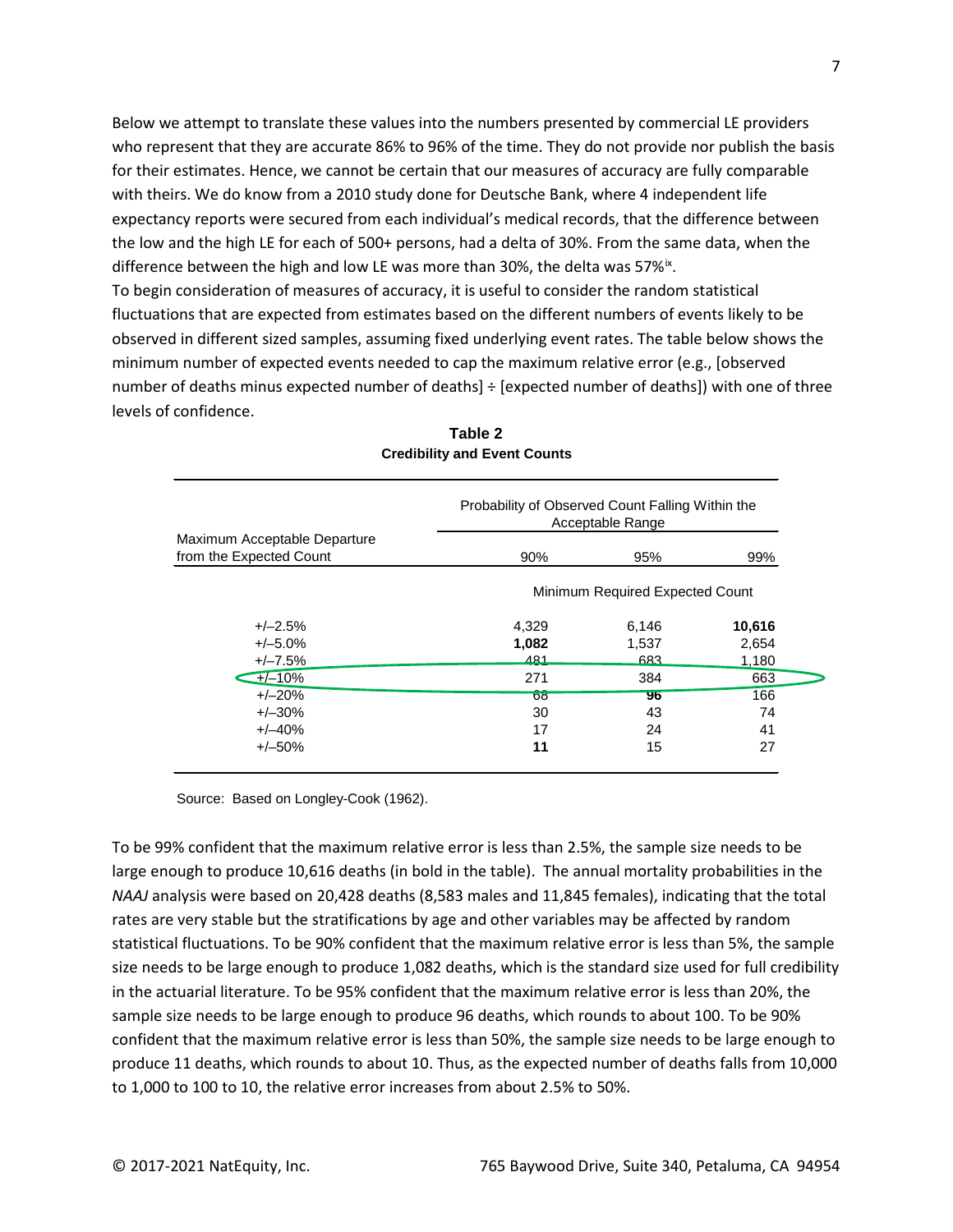Practical considerations often dictate sample sizes less than that needed for full actuarial credibility. Table 2 indicates that sample sizes of 271 and 384 can yield relative errors of ±10% at the 90% and 95% confidence levels, respectively, consistent with A.M. Best's recommendation that the collateral pool for longevity dependent life settlement portfolios consist of at least 300 lives.

Random statistical fluctuations are inherently unpredictable. Hence, our measures of accuracy must focus on our ability to generate accurate values for the expected number of deaths among any selected set of insured lives.

The tables and graphs from the *NAAJ* paper (Table 1; Figs. 3–4) show that this can be done for groups of insured lives when the groups are defined on the basis of age and sex.

The next two graphs (Figs. 5–6) show the performance of the model when the NLTCS mortality-exposure data are grouped into 10 categories according to the predicted probability of death, based on the use of fixed cutpoints at multiples of .05 (5%), separately for males and females. Chi-squared statistical tests of fit of the models are presented separately in Tables 3–4.



#### **Figure 5**

**Observed and Predicted Probabilities of Death, Males, by Predicted-Probability Class Intervals with Cutpoints at Multiples of 5%**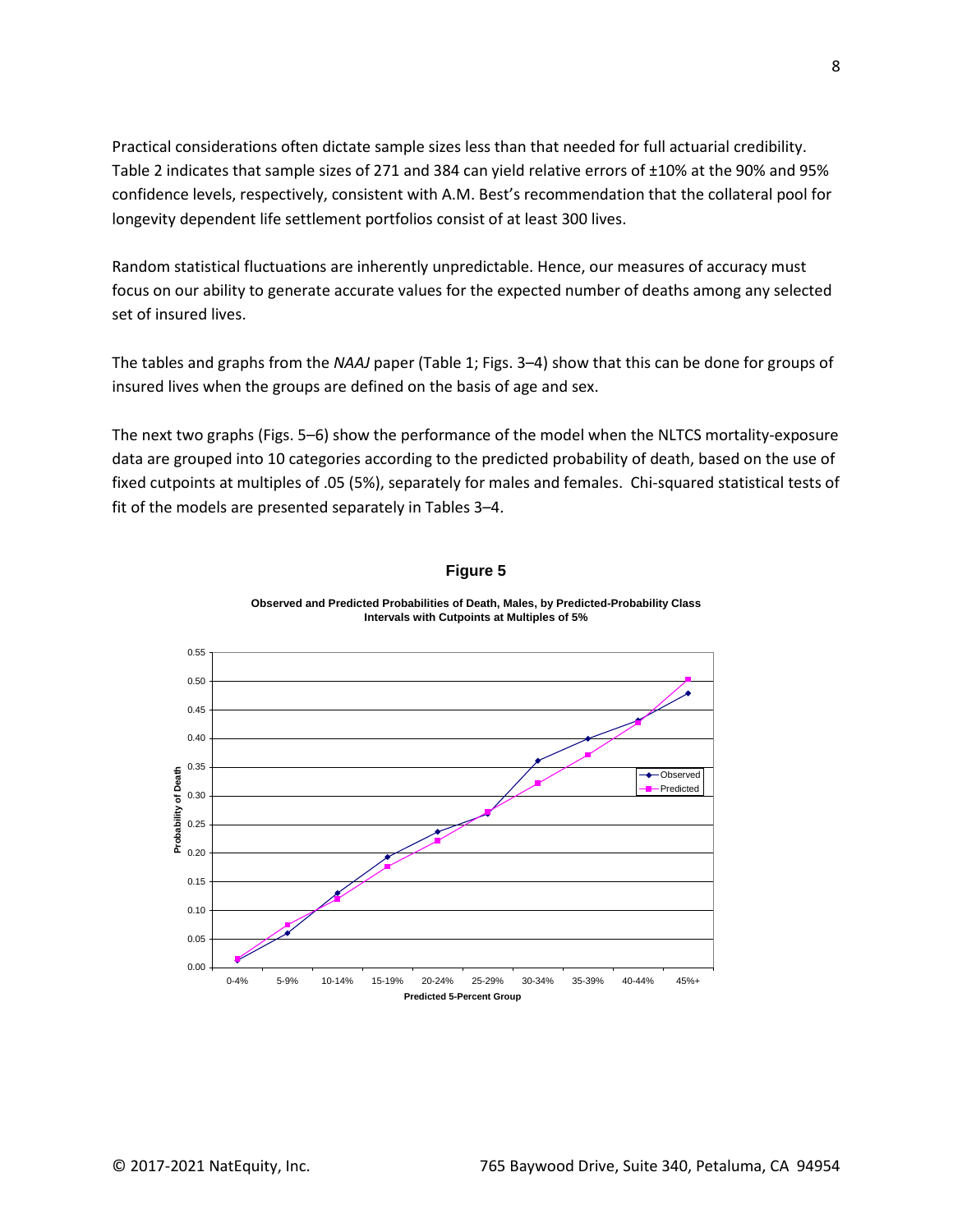#### **Figure 6**



**Observed and Predicted Probabilities of Death, Females, by Predicted-Probability Class Intervals with Cutpoints at Multiples of 5%**

Visually, one can see that the observed probabilities increase across the 10 categories for both sexes, except for category 9 for females. However, the chi-square test of the deviation for that one point indicates that the difference is statistically nonsignificant, with a chi-squared value of 3.44 with 1 df (Table 4; reference values are 3.84 and 6.63 at the conventional 5% and 1% significance levels).

**Table 3 Observed and Predicted Probabilities of Death, Males, by Predicted-Probability Class Intervals with Cutpoints at Multiples of 5%**

|            | Number of   |           |           |             |             | Hosmer-  |
|------------|-------------|-----------|-----------|-------------|-------------|----------|
|            | Person-     | Observed  | Expected  |             |             | Lemeshow |
| Percentage | Years at    | Number of | Number of | Observed    | Predicted   | Chi-     |
| Group      | <b>Risk</b> | Deaths    | Deaths    | Probability | Probability | Squared  |
| $0 - 4%$   | 61,463      | 801       | 981       | 0.013       | 0.016       | 33.60    |
| 5-9%       | 23,256      | 1.407     | 1.747     | 0.061       | 0.075       | 71.73    |
| 10-14%     | 20,100      | 2,622     | 2,420     | 0.130       | 0.120       | 19.20    |
| 15-19%     | 7,705       | 1,490     | 1,363     | 0.193       | 0.177       | 14.29    |
| 20-24%     | 4,557       | 1,082     | 1,011     | 0.237       | 0.222       | 6.44     |
| 25-29%     | 2.095       | 563       | 571       | 0.269       | 0.273       | 0.16     |
| 30-34%     | 1.361       | 492       | 438       | 0.361       | 0.322       | 9.73     |
| 35-39%     | 115         | 46        | 43        | 0.400       | 0.372       | 0.39     |
| $40 - 44%$ | 132         | 57        | 56        | 0.432       | 0.428       | 0.01     |
| $45%+$     | 48          | 23        | 24        | 0.479       | 0.504       | 0.11     |
| Total      | 120.832     | 8,583     | 8,655     | 0.071       | 0.072       | 155.65   |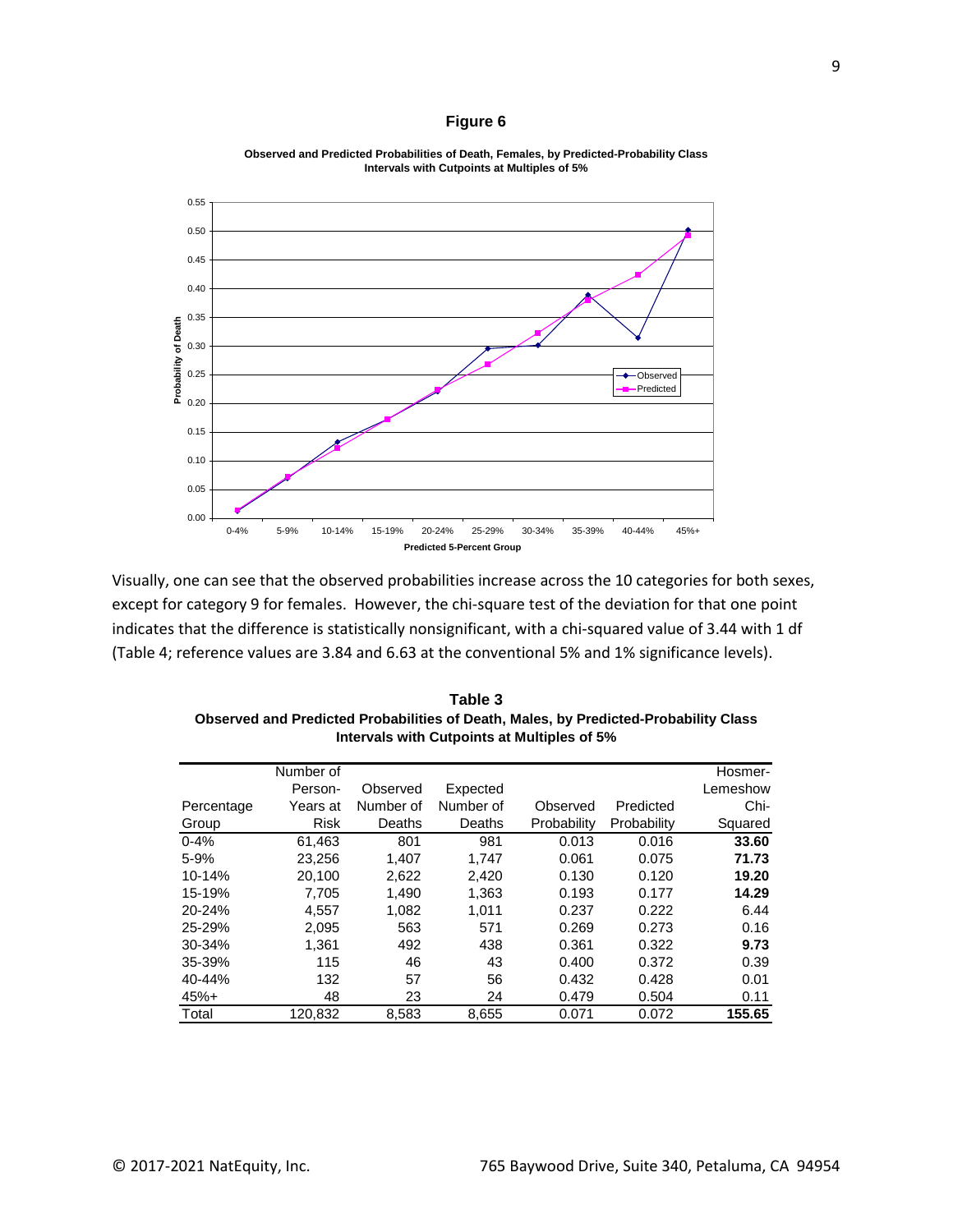|            | Number of |           |           |             |             | Hosmer-  |
|------------|-----------|-----------|-----------|-------------|-------------|----------|
|            | Person-   | Observed  | Expected  |             |             | Lemeshow |
| Percentage | Years at  | Number of | Number of | Observed    | Predicted   | Chi-     |
| Group      | Risk      | Deaths    | Deaths    | Probability | Probability | Squared  |
| $0 - 4%$   | 111.425   | 1.434     | 1.614     | 0.013       | 0.014       | 20.33    |
| 5-9%       | 44,837    | 3,124     | 3,239     | 0.070       | 0.072       | 4.42     |
| 10-14%     | 18.004    | 2.396     | 2.202     | 0.133       | 0.122       | 19.46    |
| 15-19%     | 10,245    | 1,770     | 1,770     | 0.173       | 0.173       | 0.00     |
| $20 - 24%$ | 6,536     | 1.443     | 1,465     | 0.221       | 0.224       | 0.43     |
| 25-29%     | 3.413     | 1.009     | 915       | 0.296       | 0.268       | 13.17    |
| 30-34%     | 617       | 186       | 199       | 0.301       | 0.323       | 1.32     |
| 35-39%     | 914       | 356       | 347       | 0.389       | 0.380       | 0.35     |
| $40 - 44%$ | 70        | 22        | 30        | 0.314       | 0.424       | 3.44     |
| $45%+$     | 209       | 105       | 103       | 0.502       | 0.493       | 0.08     |
| Total      | 196.270   | 11.845    | 11.885    | 0.060       | 0.061       | 62.99    |

**Table 4 Observed and Predicted Probabilities of Death, Females, by Predicted-Probability Class Intervals with Cutpoints at Multiples of 5%**

The Hosmer-Lemeshow chi-squared test produces statistically significant total chi-squared values of 155.65 and 62.99, respectively, for males and females, each with 8 d.f. (reference values are 15.51 and 20.09 at the conventional 5% and 1% significance levels). These corroborate the better than 96% accuracy of the model generated by linear regression.

Several comments are in order:

- 1. The tests indicate that the models displayed in Figures 5 and 6 do *not* fit the data. This means that at least some of the deviations of the observed from predicted numbers of deaths are larger than expected by chance.
- 2. These are identified by the boldface font in the rightmost columns of Tables 3 and 4 using a cutpoint equal to the critical value of 6.63 using the conventional 1% significance level.
- 3. For males, the five significant deviations are for the four lowest probability groups 0–19% and 30–34%; for females, the three significant deviations are for the 0–4%, 10–14%, and 25–29% probability groups.
- 4. The expected counts for the eight groups with significant deviations ranged from 438 to 2,420, and five of the eight exceed the 1,082 cutpoint for highly credible data in Table 2; all eight exceed the minimum level of 300 lives recommended by A.M. Best for life settlement collateral pool sizes.

## **Practical Application – Portfolio Valuation**

In 2009 the Longevity Cost Calculator was imbedded in a Mark-to-Fair Value methodology Peter Mazonas was invited to present to a panel at the Securities and Exchange Commission. The Panel was exploring how to apply net present value of future portfolio cash flows to Level 3 longevity dependent assets where the outcome is unknowable. This methodology was published in 2011<sup>x</sup>. It is today widely referenced in academic, actuarial and accounting journals.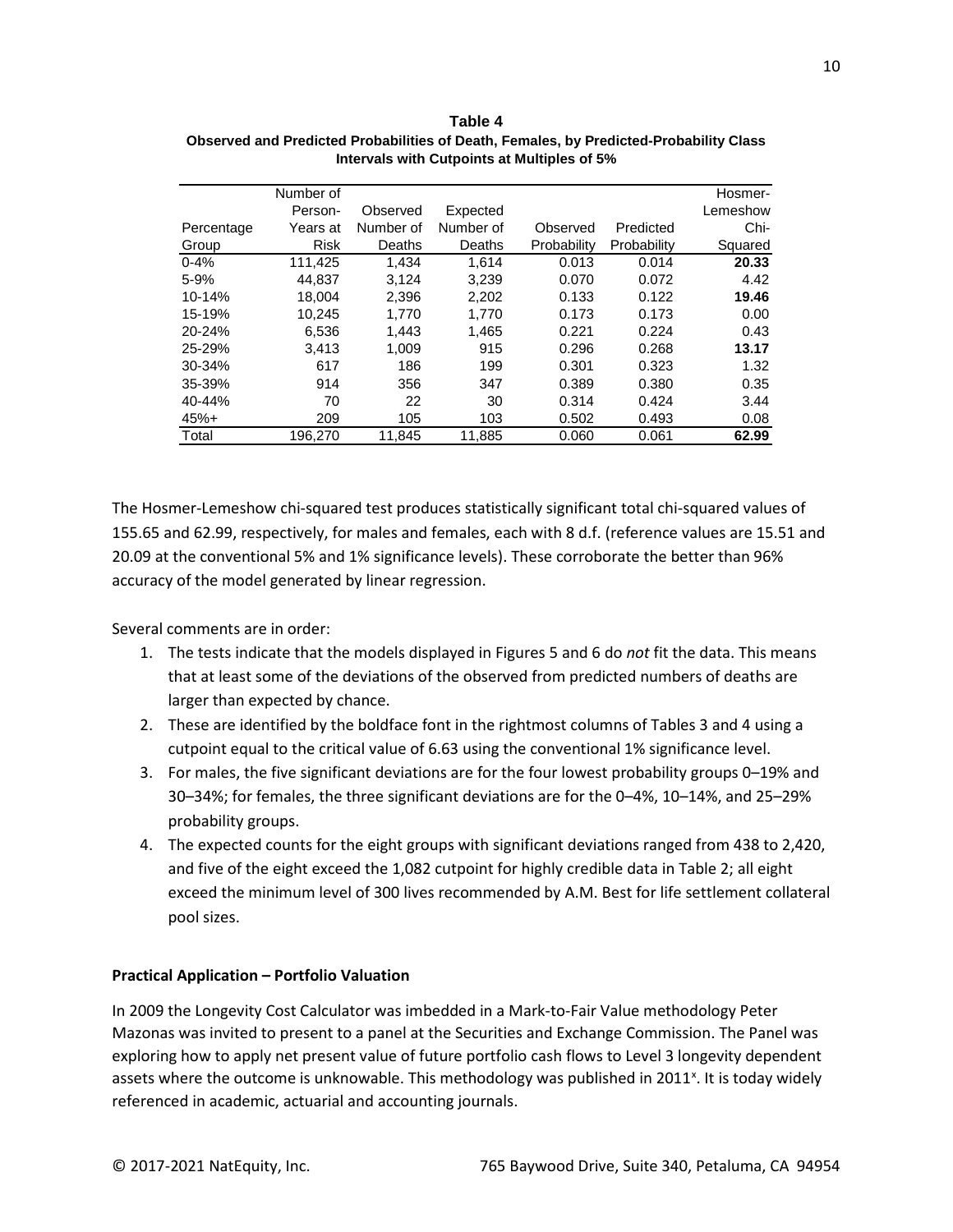This valuation methodology uses the combination of three commercial medical records only life expectancy reports and the output of the LCC model. At the outset the Bayesian inference "priors" / assumes all four life expectancy reports have equal weightings of .25 each. The hypothesis is that the evidence over time will lead to the "posterior" prediction that the LCC has statistical significance and can be relied upon as the accurate predictor of future portfolio cash flows. Modeling the Bayesian theorem shows that at 65 contract maturities the LCC has achieved better than 95% statistical confidence.

For readers not familiar with Thomas Bayes' theorem from 1750s, I recommend the New York Times Article[xi](#page-11-8) referenced below and two recent books: *The Signal and the Noise*, Nate Silver, Penguin Press, 2012; *and The Theory That Would Not Die: How Bayes' Rule Cracked the Enigma Code, Hunted Down Russian Submarines, and Emerged Triumphant from Two Centuries of Controversy*, Sharon Bertsch McGrayne, Yale University Press, 2011.

## 3 CONCLUSION - LONGEVITY COST CALCULATOR (LCC) BRINGS STRONG VALUE ADD TO MEASURING FUTURE CASH FLOWS

Consistently applying the Bayesian Inference valuation methodology published by Graham, Stallard and Mazonas allows, after approximately 65 maturities, the predicting of future portfolio cash flows with statistical confidence. This high level of predictable confidence attained using the LCC longevity assessment permits the valuation team to use a much lower risk premium factor in the discount rate used to NPV the future portfolio cash flows. This lower risk premium, 5%, added to a 2.5% risk-free cost of capital, yields an NPV that accretes value to both the balance sheet asset and the corresponding addition of income to the book balance sheet. This is on a basis where a discount rate of approximately 11.5% produces a valuation at cost with no accreted or diminished value.

Without this predictability, auditors have been known to apply a 15% risk premium on top of a 2.5% risk free cost of capital. This yields a significant decrease in asset valuation and large reductions to book income and earnings per share value. This decrease in valuation is only earned back over time, not time that issuers of audited financial statements will tolerate.

January 8, 2021, update to include reference to SEC Rule 2a-5 and pending audit standards rewrite.

Peter M. Mazonas, CPA 415-924-6269 [peter.mazonas@NatEquity.com](mailto:peter.mazonas@NatEquity.com) Eric Ranson, FIAA [eric.ranson@NatEquity.com](mailto:eric.ranson@NatEquity.com)

<span id="page-10-0"></span><sup>&</sup>lt;sup>i</sup> Stallard, E., 2007. Trajectories of Morbidity, Disability, and Mortality among the U.S. Elderly Population: Evidence from the 1984-1999 NLTCS. *North American Actuarial Journal* 11(3):16–53.

<http://www.soa.org/library/journals/north-american-actuarial-journal/2007/july/naaj0703-2.pdf>

<span id="page-10-1"></span><sup>&</sup>lt;sup>ii</sup> Life Settlement Financial, LLC, is the Delaware Limited Liability Company, licensed in 2007, that is the legal owner of the state regulated Life Settlement Provider Licenses in California and Oregon. We operate under that name in the life settlement business. In 2013, recognizing the extension of our business into reverse mortgage type products and longevity dependent asset management we registered the dba of Longevity Specialty Finance in California. LSF operates under that dba in all markets other than life settlements.